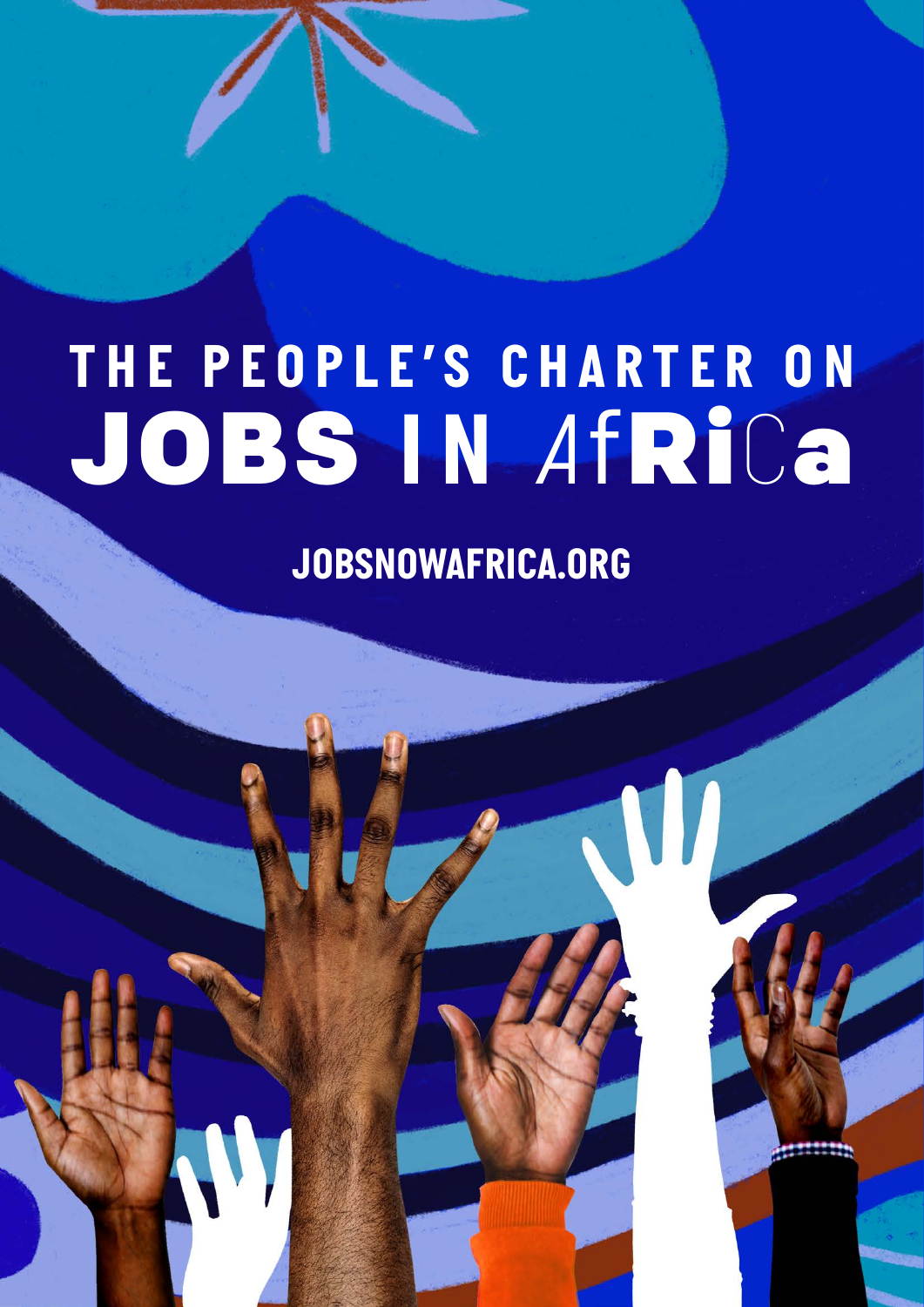### *What is the People's Charter on Jobs in Africa?*

Africa needs about 15 million new decent jobs every year to harness its demographic dividend, reflected by a booming young population. But the potential benefits of Africa's youthful population are unrealised. Before the Covid-19 crisis, more than two-thirds of non-student youths were unemployed, discouraged, or only vulnerably employed. Today, the pandemic has worsened the situation. Africans rank the need for quality jobs above other issues. Over 70% say their government is handling job creation poorly, far above the percentage of citizens that think their government is poorly handling other issues such as healthcare and education. The continent faces significant structural barriers to creating decent work opportunities. These include employment demand factors (economic constraints; poor governance and corruption; access to finance; infrastructural development) and labour supply-side factors (educational and skills mismatch; lack of social capital). This charter focuses on rigorous ideas and solutions that address the employment demand side from the perspectives of young people aspiring to increase the supply of jobs.

The People's Charter on Jobs Creation in Africa is a synthesis of policy ideas and solutions that emerged from a range of consultations held by the **"Jobs Now Africa Coalition"** in collaboration with youth networks, think tanks, CSOs, businesses, and industry experts to address employment problems in Africa. The Charter is a reflection of African youth's desire to thrive and realise their full potential. It represents our views and aspirations for decent employment creation, focused mainly on dismantling structural barriers on the continent with the cooperation of national and subnational governments.

### *Why the People's Charter on Jobs?*

### *How was the Charter prepared?*

The Charter results from a six-month-long, multistage consultation held by the **"Jobs Now Africa Coalition"** with youth networks, think-tanks, CSOs, businesses, and industry experts in seven African countries that account for almost one-third of total employment in Africa - Nigeria, Senegal, Democratic Republic of Congo (DRC), South Africa, Tunisia, Kenya, and Togo . After initial offline consultations between September and November 2021, rounds of virtual validation of emerging solutions between November 2021 and February 2022 were held. Overall, the consultation process aggregated inputs from more than 70 organisations and more than 200 people, most of whom are below 35 years old. **A jobs creation observatory across the key countries where these consultations were held is to be established to track the policy commitments and implementation of the ideas and solutions as advocacy commences.**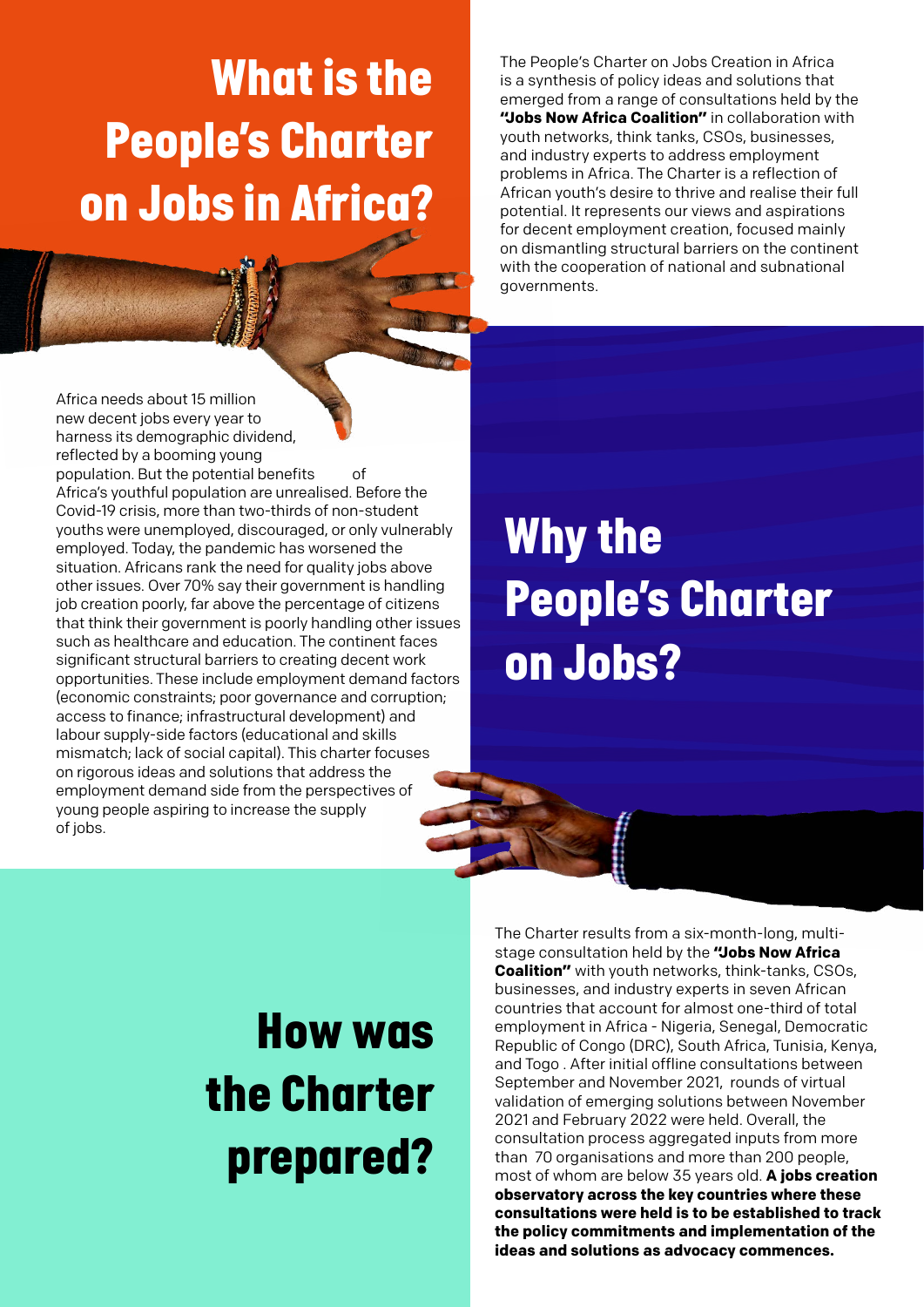

### *YOUTH ASPIRATIONS*

We, representing citizens group across Africa, aspire for **financial freedom** and **jobs with dignity** without discrimination, harassment, abuse, or exploitation. We want financial, technical, and knowledge support to engage in sustainable income-generating opportunities and successfully create and grow new enterprises. These opportunities include access to credit, guidance and mentorship, and skills enhancement through apprenticeships and internships. We seek to be empowered to make informed decisions, to be involved in making decisions that affect us, and for our voices to be heard.

**BEYOND THESE, WE CALL ON OUR GOVERNMENTS TO TAKE THE FOLLOWING ACTIONS:**

# *1. CREATE DECENT JOBS*

#### *Develop and implement national policies and programs to support decent employment for all*

 $\triangleright$  Consult with the youth and private sector when introducing new policies instead of reactionary policies that negatively affect the business environment (e.g. border closures, the sudden announcement of import bans and imposition of arbitrary taxes).

*Focus support on job-rich sectors with the potential to employ the workforce, including agriculture, trade and manufacturing, ICT, mining, tourism and creative industries*

 $\blacktriangleright$  Invest in the prerequisites for labour-intensive sectors, such as digital infrastructure, power and green technology. Governments should leverage domestic and international sources of finance for these riskier/unproven investments.

- $\blacktriangleright$  Deploy a mix of well-targeted tax incentives to attract private investors into job-rich and labourintensive sectors. These incentives must be openly reviewed periodically to assess their impact and effectiveness on job creation.
- $\blacktriangleright$  Reduce tariffs on the importation of machinery and equipment that are essential but not locally fabricated.

#### *Facilitate access to credit, subsidized loans, grants and financial services*

 $\blacktriangleright$  Mobilise partnerships to establish large-scale equity and guarantee funds to de-risk investment in startups.

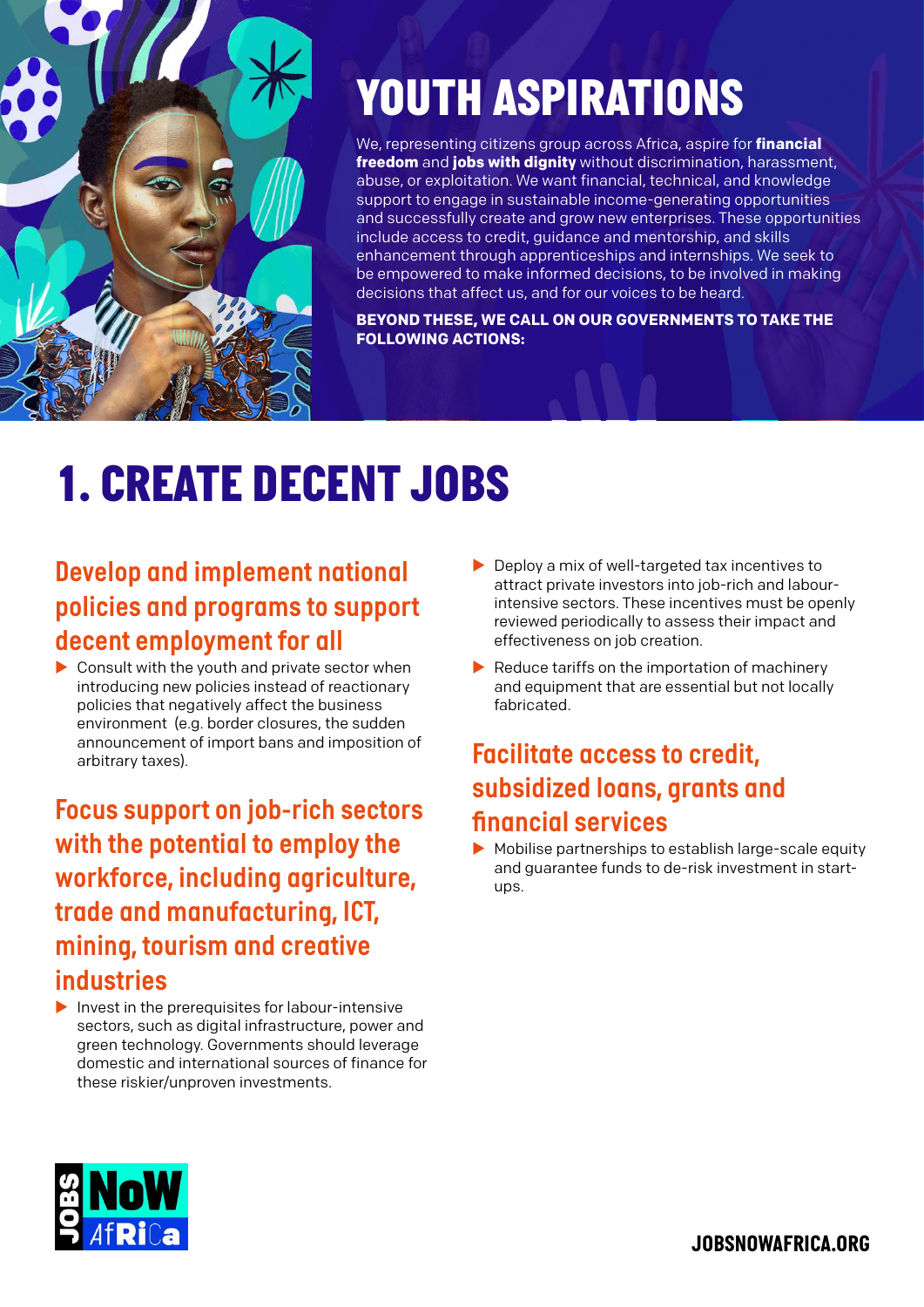### *2. EASE OF DOING BUSINESS AND INFRASTRUCTURE*

#### *Operationalize the African Continental Free Trade Area to open up access to a larger continental market*

- $\triangleright$  Stop the introduction of arbitrary border-closure and trade inhibitive policies.
- $\blacktriangleright$  Make AfCFTA work by eliminating non-tariff barriers through the digitalization of cross-border administrative procedure.
- $\blacktriangleright$  Create a continental exchange platform for youth on Pan-Africanism, economic and cultural opportunities.
- $\blacktriangleright$  Raise public awareness about the potential benefit of AfCfTA and its supporting instruments, such as the Pan-African Payment and Settlement Systems (PAPSS), to facilitate trade.
- $\blacktriangleright$  Establish the Integrated High-Speed Train Network and Single African Air-Transport Market.

#### *Open African borders for youth to access markets and compete freely for work and trade*

 $\blacktriangleright$  Adopt, ratify, and implement the AU protocol on the free movement of people across the continent, every young African deserves the African passport.

#### *Make it easy and affordable to do business, produce goods and services*

- $\blacktriangleright$  Reduce barriers to starting enterprises and doing business by simplifying and harmonising licensing requirements, automating administrative procedures, unifying tax administration, and making information readily available through one-stop shops.
- $\blacktriangleright$  Establish an apex body for private-public dialogue to improve the investment climate and business operating environment for youth.
- $\blacktriangleright$  Protect intellectual property rights to drive innovation and growth.
- $\blacktriangleright$  Enable the creation of digital platforms for price discovery and exchange of market information.
- $\blacktriangleright$  Incentivise the expansion of private sector-led outgrower schemes.
- $\blacktriangleright$  Facilitate access of smallholder farmers to produce aggregation centres for grading, packing, storage, sales and processing of their goods to boost incomes and minimise wastage.
- $\blacktriangleright$  Improve standardization and grading of products.

#### *Invest in infrastructure that supports jobs creation and income generation*

- $\triangleright$  Complement grid expansion with renewable off-grid energy solutions to improve access to reliable and affordable power.
- $\blacktriangleright$  Incentivise investment flows to close the digital divide by 2030 and increase internet penetration from 82.4% in 2021 to over 90% in 203.
- $\blacktriangleright$  Develop and improve the functionality of special economic zones to boost productivity and lower costs of operations.
- $\blacktriangleright$  Expand road & transport networks, ensuring rural and regional connectivity.

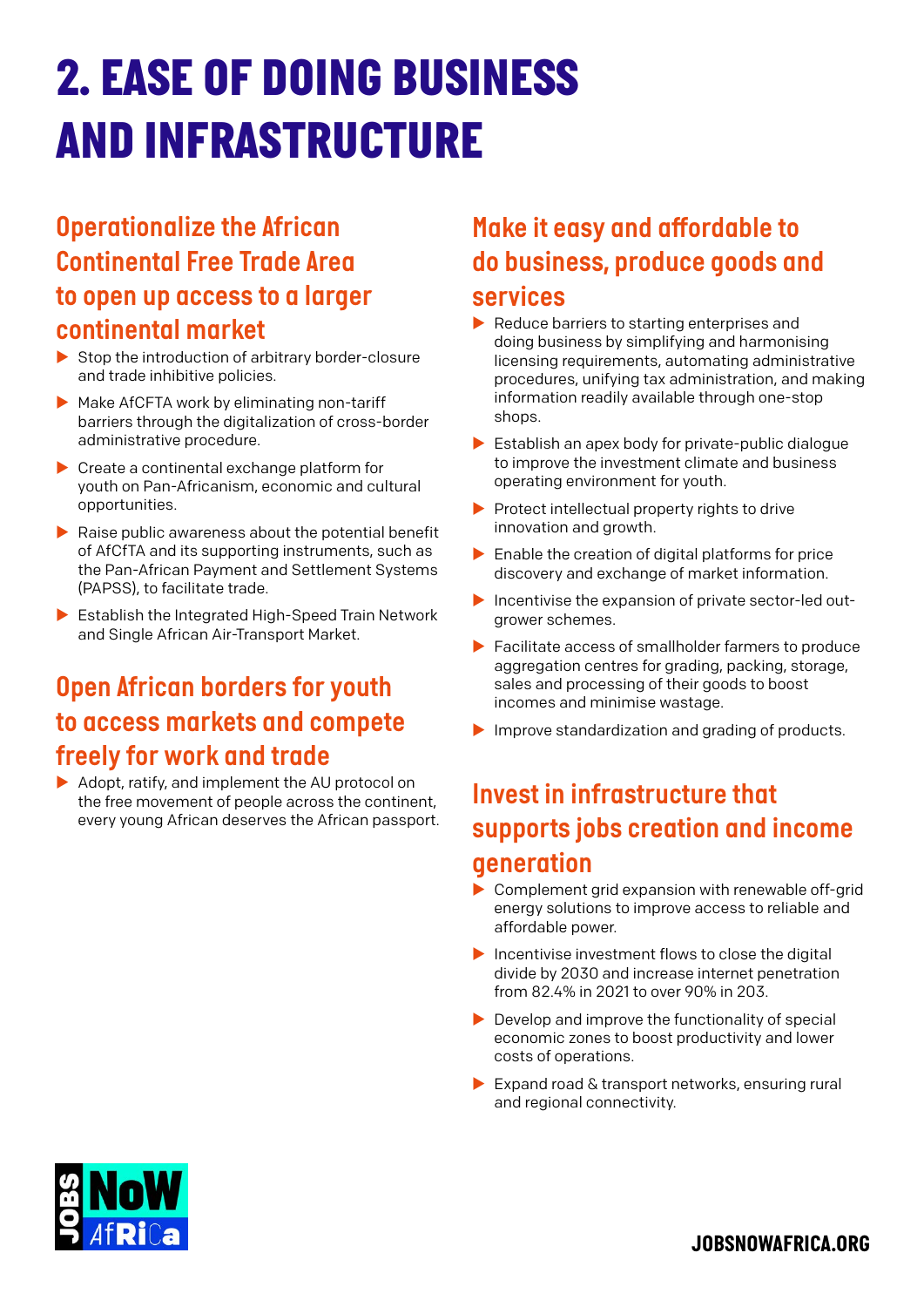# *3. HARNESS YOUTH POTENTIAL AND SECURE JOBS FOR FUTURE GENERATIONS*

*Support youth to build enterprises through training, business incubation and partnerships* 

*Guide, mentor and enhance youth skills through work experience programs to overcome skills mismatch* 

 $\blacktriangleright$  Incentivise the formal apprenticeship and internship system to broaden the base of participating businesses with a view to increasing enrolment of young people.

#### *Integrate green economy programs into strategies for job creation and youth employment*

 $\blacktriangleright$  Establish national youth employment hubs charged with research, experience sharing, innovation and facilitation of evidence-based future of jobs policies and solutions.



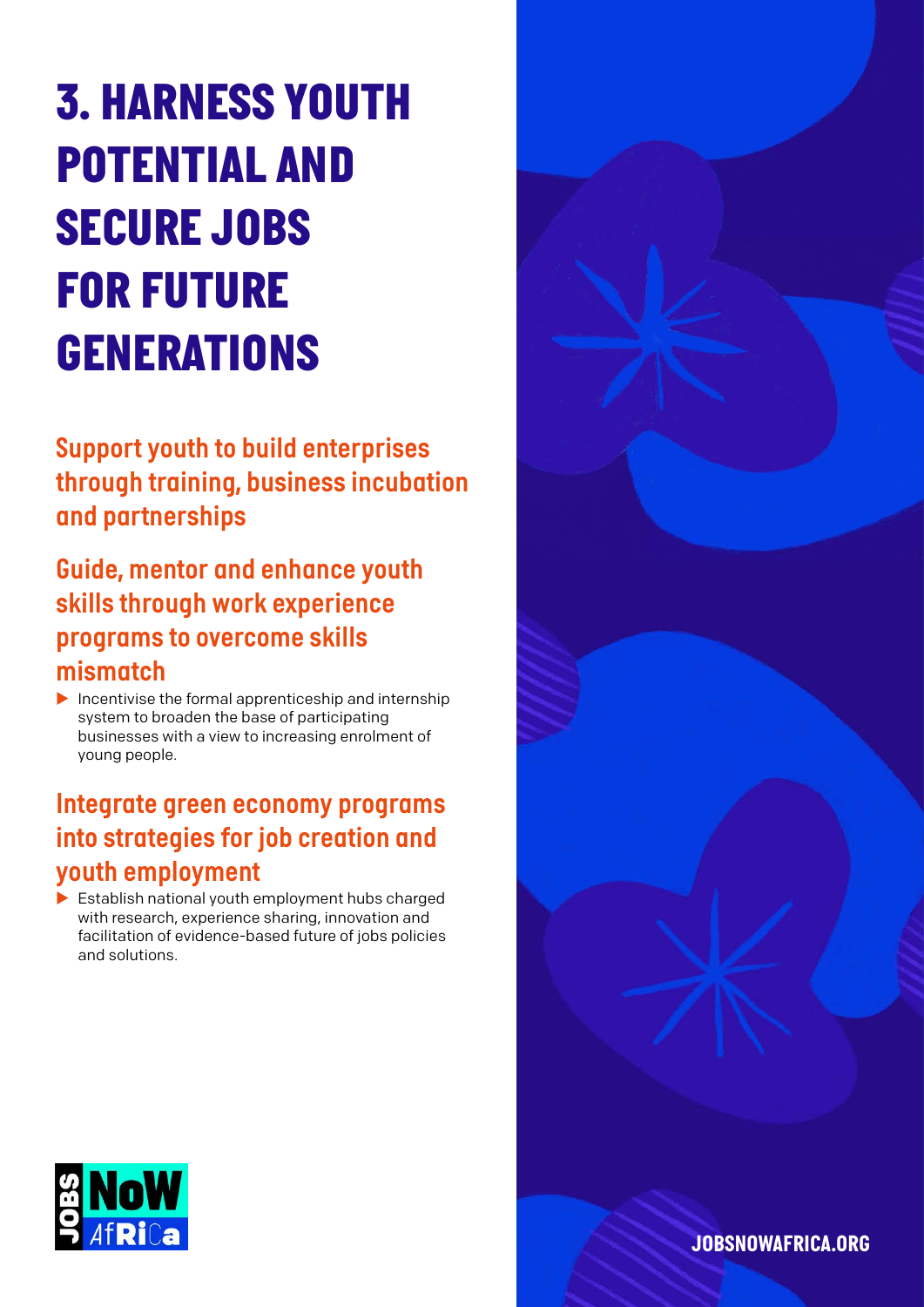# *4. ENSURE SAFE AND DIGNIFIED EMPLOYMENT*

*Enforce regulations to ensure safe workplaces with security, dignity and equality where youth can earn fair incomes*

*Develop programs and policies to ensure equal opportunities for decent employment for the disadvantaged youth, including the poor, uneducated, girls and youth with disabilities*

- $\blacktriangleright$  Deliberately ensure the inclusion of those who are most likely to be discriminated against, especially women, youth, and people with disabilities in policymaking and impact assessment of jobcreating initiatives.
- $\blacktriangleright$  Completely stop the harassment and arbitrariness by public officials to young people engaged in the informal sector.

#### *Facilitate processes to reduce informality and give identity to informal businesses*

- $\blacktriangleright$  Develop a robust database of informal businesses to better identify and target them in policy designs.
- $\blacktriangleright$  Relax business registration and regulatory requirements when necessary to encourage formalisation.
- $\blacktriangleright$  Provide innovative social protection measures, such as subsidized health insurance schemes and access to pension contribution, to young people employed in the informal sector.